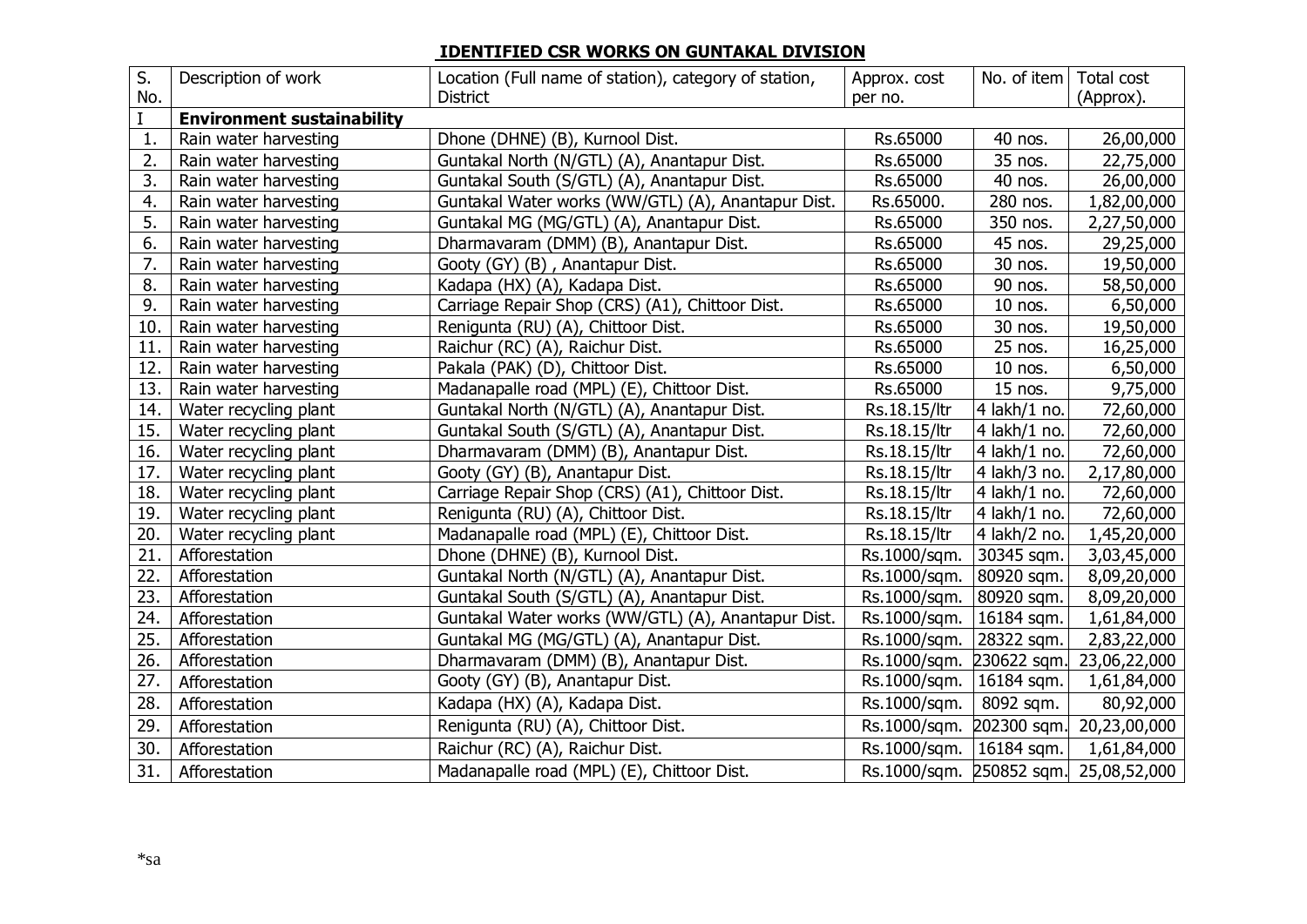| S.          | Description of work                                                             | Location (Full name of station) District                                                        | Approx.      |           | No. of                                           | Total cost  |
|-------------|---------------------------------------------------------------------------------|-------------------------------------------------------------------------------------------------|--------------|-----------|--------------------------------------------------|-------------|
| No.         |                                                                                 |                                                                                                 | cost /no.    |           | item                                             | (Approx).   |
| 32.         | Water efficient fixtures                                                        | Guntakal North (N/GTL) (A), Anantapur Dist.                                                     | Rs.1000      |           | 500 nos                                          | 5,00,000    |
| 33.         | Water efficient fixtures                                                        | Guntakal South (S/GTL) (A), Anantapur Dist.                                                     |              | Rs.1000   | 50 nos.                                          | 50,000      |
| 34.         | Water efficient fixtures                                                        | Dharmavaram (DMM) (B), Anantapur Dist.                                                          |              | Rs.1000   | $3$ nos.                                         | 3,000       |
| 35.         | Water efficient fixtures                                                        | Gooty (GY) (B), Anantapur Dist.                                                                 |              | Rs.1000   | 4 nos.                                           | 4,000       |
| 36.         | Water efficient fixtures                                                        | Renigunta (RU) (A), Chittoor Dist.                                                              |              | Rs.1000   | 4 nos.                                           | 4,000       |
| $_{\rm II}$ | <b>Sanitation &amp; cleanliness of station</b>                                  |                                                                                                 |              |           |                                                  |             |
| 37.         |                                                                                 | Constn/renovation of toilets with or w/o O&M Guntakal North (N/GTL) (A), Anantapur Dist.        |              | Rs.145000 | 60 nos.                                          | 87,00,000   |
| 38.         |                                                                                 | Constn/renovation of toilets with or w/o O&M Guntakal South (S/GTL) (A), Anantapur Dist.        |              | Rs.145000 | 30 nos.                                          | 43,50,000   |
| 39.         |                                                                                 | Constn/renovation of toilets with or w/o O&M Guntakal Water works (WW/GTL) (A), Anantapur Dist. |              | Rs.145000 | 6 nos.                                           | 8,70,000    |
| 40.         |                                                                                 | Constn/renovation of toilets with or w/o O&M Guntakal MG (MG/GTL) (A), Anantapur Dist.          |              | Rs.145000 | 24 nos                                           | 34,80,000   |
| 41.         |                                                                                 | Constn/renovation of toilets with or w/o O&M Dharmavaram (DMM) (B), Anantapur Dist.             |              | Rs.145000 | 12 nos                                           | 17,40,000   |
| 42.         | Constn/renovation of toilets with or w/o O&M Gooty (GY) (B), Anantapur Dist.    |                                                                                                 |              | Rs.145000 | $2$ nos.                                         | 2,90,000    |
| 43.         | Constn/renovation of toilets with or w/o O&M Renigunta (RU) (A), Chittoor Dist. |                                                                                                 |              | Rs.145000 | 6 nos.                                           | 8,70,000    |
| 44.         |                                                                                 | Constn/renovation of toilets with or w/o O&M Madanapalle road (MPL) (E), Chittoor Dist.         |              | Rs.145000 | 4 nos.                                           | 5,80,000    |
| III         | <b>Passenger amenities at stations</b>                                          |                                                                                                 |              |           |                                                  |             |
| 45.         | Drinking water facilities - Pedestal taps.                                      | Guntakal North (N/GTL) (A), Anantapur Dist.                                                     | Rs.80000     |           | 100 nos.                                         | 80,00,000   |
| 46.         | Drinking water facilities - Pedestal taps.                                      | Guntakal South (S/GTL) (A), Anantapur Dist.                                                     | Rs.80000     |           | 20 nos.                                          | 16,00,000   |
| 47.         | Drinking water facilities - Pedestal taps.                                      | Guntakal Water works (WW/GTL) (A), Anantapur                                                    | Rs.80000     |           | 18 nos.                                          | 14,40,000   |
| 48.         | Drinking water facilities - Pedestal taps.                                      | Renigunta (RU) (A), Chittoor Dist.                                                              | Rs.80000     |           | 4 nos.                                           | 3,20,000    |
| 49.         | RO plant                                                                        | Dhone (DHNE) (B), Kurnool Dist.                                                                 | Rs.8.79/ltr. |           | $(1$ lakh cap)1 no.                              | 8,79,000    |
| 50.         | RO plant                                                                        | Guntakal North (N/GTL) (A), Anantapur Dist.                                                     |              |           | Rs.8.79/ltr. $(1 \text{ lakh cap})$ 5 nos        | 43,95,000   |
| 51.         | RO plant                                                                        | Guntakal South (S/GTL) (A), Anantapur Dist.                                                     |              |           | Rs.8.79/ltr. (1 lakh cap)2 nos.                  | 17,58,000   |
| 52.         | RO plant                                                                        | Guntakal Water works (WW/GTL) (A), Anantapur                                                    | Rs.8.79/ltr. |           | $(1$ lakh cap) $4$ nos.                          | 35,16,000   |
| 53.         | RO plant                                                                        | Guntakal MG (MG/GTL) (A), Anantapur Dist.                                                       | Rs.8.79/ltr. |           | $(1$ lakh cap)2 nos.                             | 17,58,000   |
| 54.         | RO plant                                                                        | Dharmavaram (DMM) (B), Anantapur Dist.                                                          | Rs.8.79/ltr. |           | $(1$ lakh cap)2 nos.                             | 17,58,000   |
| 55.         | RO plant                                                                        | Gooty (GY) (B), Anantapur Dist.                                                                 | Rs.8.79/ltr. |           | (1 lakh cap)2 nos.                               | 17,58,000   |
| 56.         | RO plant                                                                        | Kadapa (HX) (A), Kadapa Dist.                                                                   |              |           | Rs.8.79/ltr. (1 lakh cap)3 nos.                  | 26,37,000   |
| 57.         | RO plant                                                                        | Renigunta (RU) (A), Chittoor Dist.                                                              |              |           | Rs.8.79/ltr. (1 lakh cap)3 nos.                  | 26,37,000   |
| 58.         | RO plant                                                                        | Raichur (RC) (A), Raichur Dist.                                                                 |              |           | Rs.8.79/ltr. (1 lakh cap) 5 nos.                 | 43,95,000   |
| 59.         | RO plant                                                                        | Pakala (PAK) (D), Chittoor Dist.                                                                |              |           | Rs.8.79/ltr. $(1 \text{ lakh cap})1 \text{ no.}$ | 8,79,000    |
| 60.         | RO plant                                                                        | Madanapalle road (MPL) (E), Chittoor Dist.                                                      |              |           | Rs.8.79/ltr. (1 lakh cap)2 nos.                  | 17,58,000   |
| 61.         | FOBs (Ramp type 1.25 lakhs per metre)                                           | Guntakal North (N/GTL) (A), Anantapur Dist.                                                     | Rs.6250000   |           | 3 nos.                                           | 1,87,50,000 |
| 62.         | FOBs (Ramp type 1.25 lakhs per metre)                                           | Guntakal South (S/GTL) (A), Anantapur Dist.                                                     | Rs.6250000   |           | $2$ nos.                                         | 1,25,00,000 |
| 63.         | FOBs (Ramp type 1.25 lakhs per metre)                                           | Guntakal Water works (WW/GTL) (A), Anantapur                                                    | Rs.6250000   |           | 4 nos.                                           | 2,50,00,000 |
| 64.         | FOBs (Ramp type 1.25 lakhs per metre)                                           | Guntakal MG (MG/GTL) (A), Anantapur Dist.                                                       | Rs.6250000   |           | 1 no.                                            | 62,50,000   |
| 65.         | FOBs (Ramp type 1.25 lakhs per metre)                                           | Dharmavaram (DMM) (B), Anantapur Dist.                                                          | Rs.6250000   |           | 6 nos.                                           | 3,75,00,000 |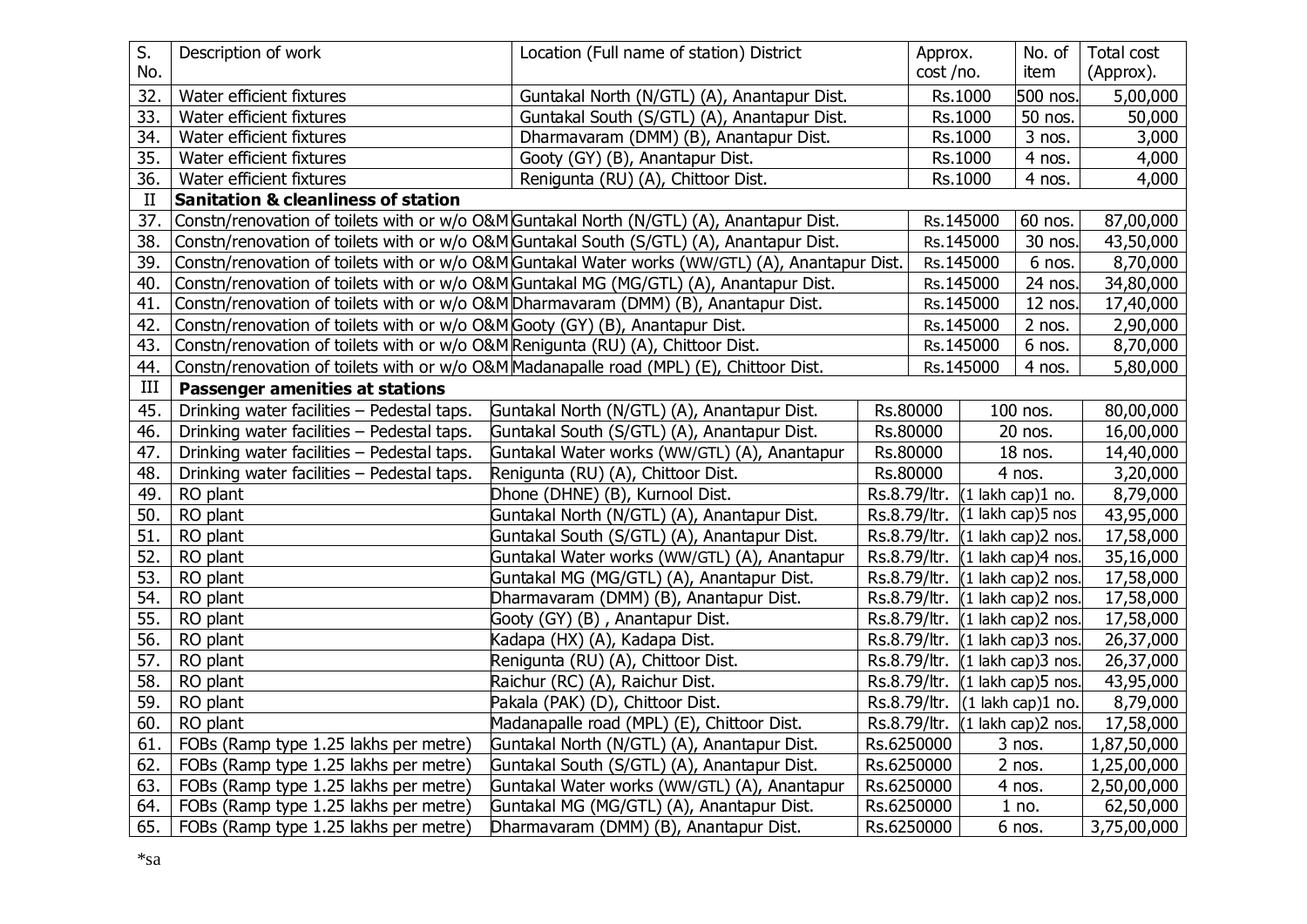| S.<br>No. | Description of work                    | Location (Full name of station) District        | Approx.<br>cost per |                 | No. of item | Total cost<br>(Approx). |  |  |
|-----------|----------------------------------------|-------------------------------------------------|---------------------|-----------------|-------------|-------------------------|--|--|
|           |                                        |                                                 | no.                 |                 |             |                         |  |  |
| IV        | <b>Environment sustainability</b>      |                                                 |                     |                 |             |                         |  |  |
| 66.       | Solar Energy Plant for Office building | Dharmavaram (DMM) (B), Anantapur Dist.          |                     | Rs.1,00,000/KWP | 165 nos.    | 1,65,00,000             |  |  |
| 67.       | Solar Energy Plant for Office building | Kadapa (HX) (A), Kadapa Dist.                   |                     | Rs.1,00,000/KWP | 269 nos.    | 2,69,00,000             |  |  |
| 68.       | Solar Energy Plant for Office building | Renigunta (RU) (A), Chittoor Dist.              |                     | Rs.1,00,000/KWP | 1 no.       | 1,00,000                |  |  |
| 69.       | Solar Energy Plant for Office building | Madanapalle road (MPL) (E), Chittoor Dist.      |                     | Rs.1,00,000/KWP | 115 nos.    | 1,15,00,000             |  |  |
| 70.       | Solar Energy Plant for colonies        | Dharmavaram (DMM) (B), Anantapur Dist.          |                     | Rs.1,00,000/KWP | 225 nos.    | 2,25,00,000             |  |  |
| 71.       | Solar Energy Plant for colonies        | Carriage Repair Shop (CRS) (A1), Chittoor Dist. |                     | Rs.1,00,000/KWP | 99 nos.     | 99,00,000               |  |  |
| 72.       | Solar Energy Plant for colonies        | Renigunta (RU) (A), Chittoor Dist.              |                     | Rs.1,00,000/KWP | 22 nos.     | 22,00,000               |  |  |
| 73.       | Solar Energy Plant for colonies        | Madanapalle road (MPL) (E), Chittoor Dist.      |                     | Rs.1,00,000/KWP | 207 nos.    | 2,07,00,000             |  |  |
| 74.       | Solar Energy Plant for L C gates       | Dharmavaram (DMM) (B), Anantapur Dist.          |                     | Rs.1,00,000/KWP | 41 nos.     | 41,00,000               |  |  |
| 75.       | Solar Energy Plant for L C gates       | Kadapa (HX) (A), Kadapa Dist.                   |                     | Rs.1,00,000/KWP | 15 nos.     | 15,00,000               |  |  |
| 76.       | Solar Energy Plant for L C gates       | Madanapalle road (MPL) (E), Chittoor Dist.      |                     | Rs.1,00,000/KWP | 38 nos.     | 38,00,000               |  |  |
| 77.       | LED 20 W tubelights                    | All stations                                    |                     | <b>Rs.70</b>    | 10036 nos.  | 47,17,000               |  |  |
| 78.       | LED 160 W high mast lights             | All high mast at A1, A, B & D stations          |                     | Rs.5512         | 236 nos.    | 13,01,000               |  |  |
| 79.       | LED 24 W street lights                 | All stations                                    |                     | Rs.1124         | 1002 nos.   | 11,26,000               |  |  |
| $\vee$    | <b>Passenger amenities at stations</b> |                                                 |                     |                 |             |                         |  |  |
| 80.       | Water cooler 150 ltrs. capacity        | Kadapa (HX) (A), Kadapa Dist.                   |                     | Rs.45940        | 6 nos.      | 2,75,600                |  |  |
| 81.       | Water cooler 150 ltrs. capacity        | Renigunta (RU) (A), Chittoor Dist.              |                     | Rs.45940        | 6 nos.      | 2,75,600                |  |  |
| 82.       | Water cooler 150 ltrs. capacity        | Raichur (RC) (A), Raichur Dist.                 |                     | Rs.45940        | 6 nos.      | 2,75,600                |  |  |
| 83.       | Water cooler 150 ltrs. capacity        | Tirupati (TPTY) (A1), Chittoor Dist.            |                     | Rs.45940        | 6 nos.      | 2,75,600                |  |  |
| 84.       | Water cooler 150 ltrs. capacity        | Guntakal (GTL) (A), Anantapur Dist.             |                     | Rs.45940        | 6 nos.      | 2,75,600                |  |  |
| 85.       | Water cooler 150 ltrs. capacity        | Anantapur (ATP) (A), Anantapur Dist.            |                     | Rs.45940        | 6 nos.      | 2,75,600                |  |  |
| 86.       | Water cooler 150 ltrs. capacity        | Yadgir (YG) (A), Yadgir Dist.                   |                     | Rs.45940        | 6 nos.      | 2,75,600                |  |  |
| 87.       | Water cooler 40 ltrs. capacity         | Adoni (AD) (B), Kurnool Dist.                   |                     | Rs.28148        | 4 nos.      | 1,12,500                |  |  |
| 88.       | Water cooler 40 ltrs. capacity         | Chittoor (CTO) (B), Chittoor Dist.              |                     | Rs.28148        | 4 nos.      | 1,12,500                |  |  |
| 89.       | Water cooler 40 ltrs. capacity         | Dhone (DHNE) (B), Kurnool Dist.                 |                     | Rs.28148        | 4 nos.      | 1,12,500                |  |  |
| 90.       | Water cooler 40 ltrs. capacity         | Dharmavaram (DMM) (B), Anantapur Dist.          |                     | Rs.28148        | 4 nos.      | 1,12,500                |  |  |
| 91.       | Water cooler 40 ltrs. capacity         | Gooty (GY) (B), Anantapur Dist.                 |                     | Rs.28148        | 4 nos.      | 1,12,500                |  |  |
| 92.       | Water cooler 40 ltrs. capacity         | Srikalahasti (KHT) (B), Chittoor Dist.          |                     | Rs.28148        | 4 nos.      | 1,12,500                |  |  |
| 93.       | Water cooler 40 ltrs. capacity         | Mantralayam Road (MALM) (B), Kurnool Dist.      |                     | Rs.28148        | 4 nos.      | 1,12,500                |  |  |
| 94.       | Water cooler 40 ltrs. capacity         | Yerraguntla (YA) (B), Kadapa Dist.              |                     | Rs.28148        | 4 nos.      | 1,12,500                |  |  |